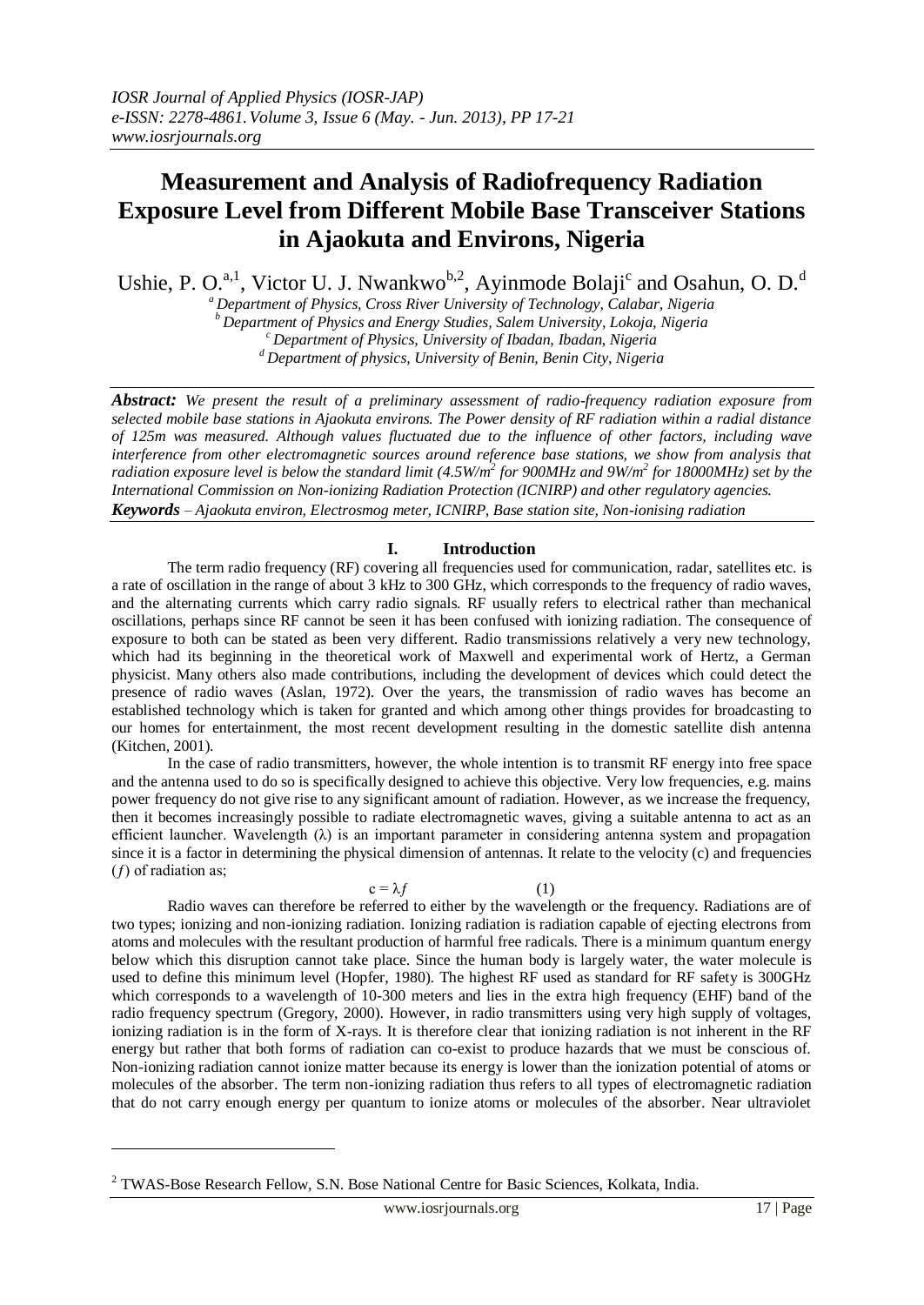radiation, visible light, infrared photons, microwaves, and radio waves are examples of non-ionizing radiation (Guy, 1987).

### **II. Materials And Method**

A handheld three-axis RF meter (electrosmog meter) was used for the measurement of the power density of electromagnetic radiation from the mobile base stations. The meter is a Broad band device for monitoring high frequency radiation in the range of 50 *MHz* to 3.5 *GHz*. It is used in three-axis (isotropic) measurement mode and includes audio alarm with adjustable threshold and 200 point manual memory function, extremely sensitive. A 4-digit LCD display offers mV/m, A/m, W/cm<sup>2</sup> or W/m<sup>2</sup>. Display resolution: 0.1V/m,  $0.1\mu\text{W/m}^2$ ,  $0.001\mu\text{W/cm}^2$ , and  $0.001\mu\text{W/m}^2$ . The meter measures the value Electric Field, **E** and converts it into Magnetic Field, **H** and the power density *S* (i.e the power per unit area) expressed in Watts per Meter squared  $(W/m<sup>2</sup>)$ .

Most of the base stations have at least 3 sectorial antennas on it, which means that they cover  $360^{\circ}$ sector area (Ayinmode, 2010; Victor et al, 2012). This implies that measurement can be taken in any convenient direction around the station. Measurements were taken every 25m to 150m radius from each mast. On getting to the site, a quick environmental assessment was made. Such as the density of houses around, vegetation and the visibility of any other mast are assessed.

The meter was set to the triaxial measurement mode and also to the maximum instantaneous measurement mode, to measure the maximum instantaneous power density at each point. Each measurement was made by holding the meter away from the body, at arm's length and at about 1.5m above the sea level pointing towards the mast as suggested by Ismail et al (2010). The values of the measured power densities were taken and recoded when the meter is stable (about 3 mins). Precautions were taken as much as possible, so that the measured value were not influenced by other sources. Movement of the meter while measurements were taken was avoided to reduce excessive field strength values due to electrostatic charges.

| Power density in $\mu$ W/m <sup>2</sup> |                        |                                    |                        |                        |                               |                        |                               |            |                               |               |                    |
|-----------------------------------------|------------------------|------------------------------------|------------------------|------------------------|-------------------------------|------------------------|-------------------------------|------------|-------------------------------|---------------|--------------------|
| S/N                                     | <b>Distance</b><br>(m) | ST <sub>1</sub><br><b>Etisalat</b> | ST2<br><b>Etisalat</b> | ST <sub>3</sub><br>Glo | ST <sub>4</sub><br><b>MTN</b> | ST <sub>5</sub><br>Glo | ST <sub>6</sub><br><b>MTN</b> | ST7<br>Glo | ST <sub>8</sub><br><b>MTN</b> | ST9<br>Airtel | <b>ST10</b><br>Glo |
|                                         | $\Omega$               | 608.7                              | 384.0                  | 420.3                  | 152.2                         | 131.1                  | 206.1                         | 122.1      | 274.2                         | 112.2         | 332.1              |
| 2                                       | 25                     | 806.7                              | 954.2                  | 509.3                  | 171.5                         | 157.1                  | 268.2                         | 132.3      | 300.0                         | 128.9         | 378.0              |
| 3                                       | 50                     | 435.2                              | 242.4                  | 551.5                  | 261.1                         | 150.8                  | 534.2                         | 15.9       | 311.3                         | 150.5         | 390.1              |
| $\overline{4}$                          | 75                     | 195.9                              | 461.4                  | 225.3                  | 1250.0                        | 378.4                  | 1730.0                        | 2.2        | 1180.0                        | 164.4         | 249.5              |
| .5                                      | 100                    | 500.7                              | 673.7                  | 224.0                  | 145.9                         | 88.0                   | 341.2                         | 5.4        | 549.1                         | 72.1          | 120.1              |
| 6                                       | 125                    | 240.0                              | 393.1                  | 272.8                  | 80.5                          | 49.4                   | 82.8                          | 1.1        | 82.2                          | 289.9         | 7.9                |

| III. | <b>Results And Discussion</b>             |  |
|------|-------------------------------------------|--|
|      | Table 1: Measured values of Power density |  |

\*ST—station

### **Etisalat Base Transceiver Station (BTS)**



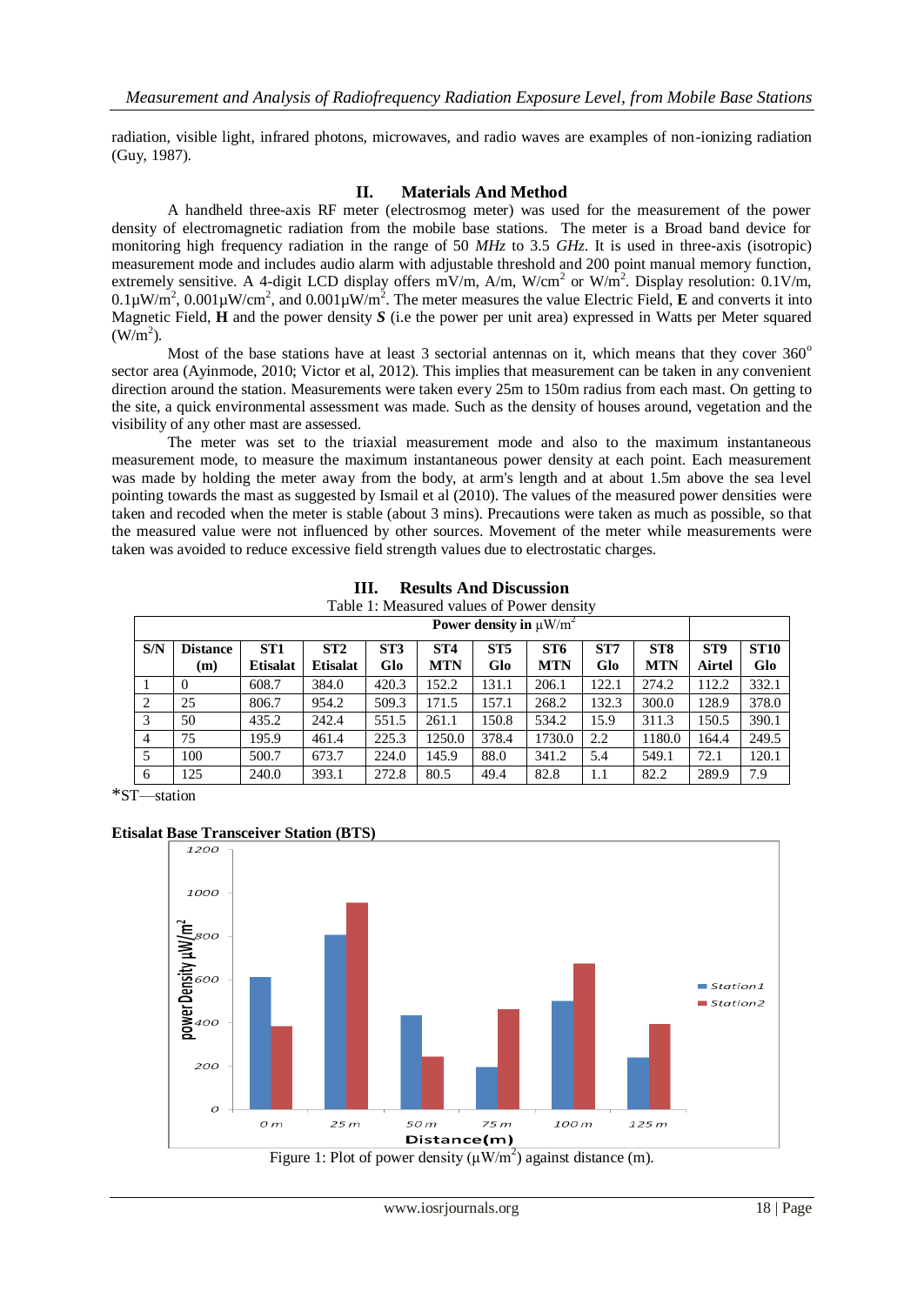

**Glo Base Transceiver Station (BTS)**





**MTN Base Transceiver Station (BTS)**

Figure 3: Plot of power density  $(\mu W/m^2)$  against distance (m)



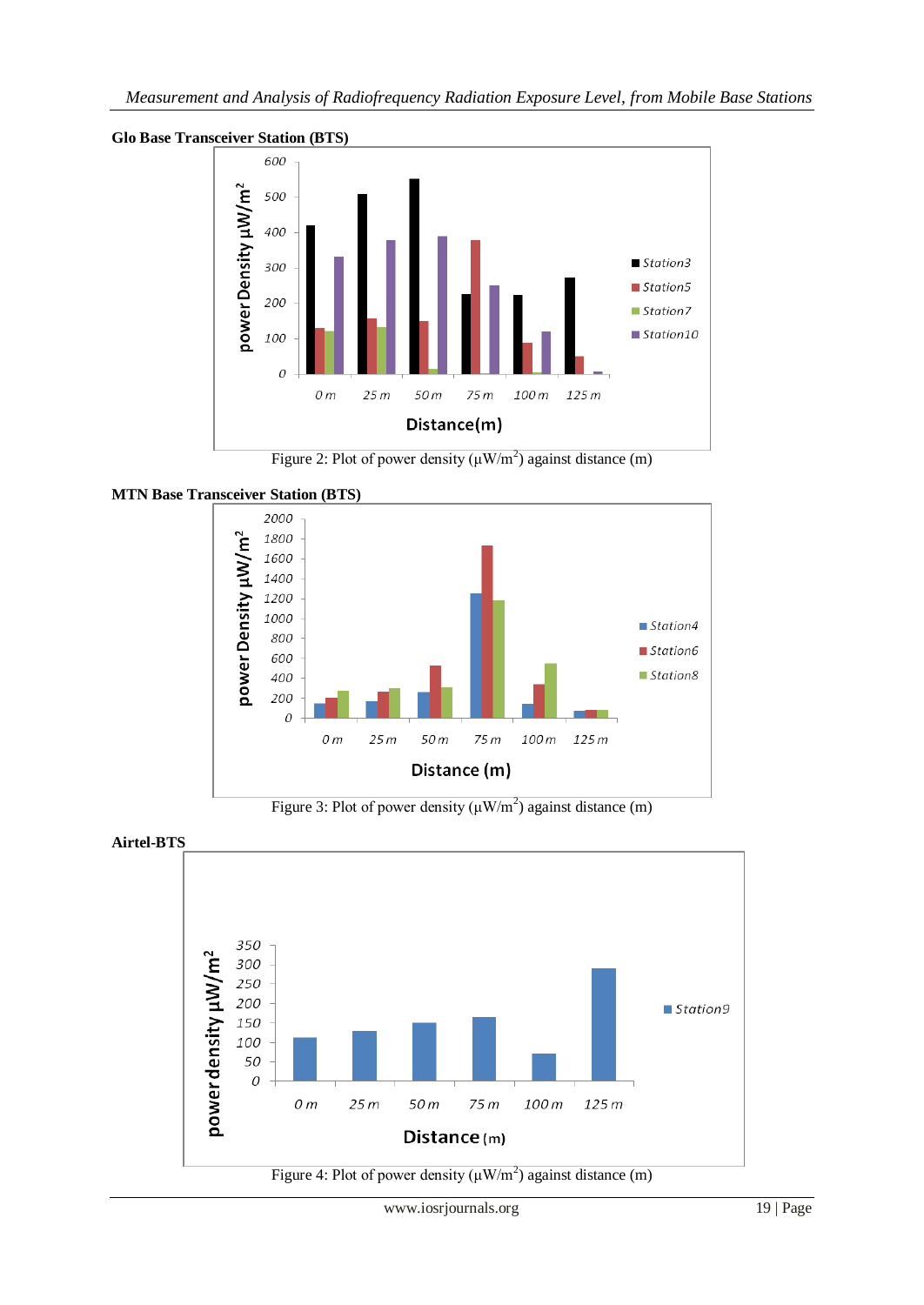

Figure 5: Plot of power density  $(\mu W/m^2)$  against stations



Figure 6: Percentage contribution of each station

## **IV. Discussion**

The highest value of power density was recorded at 25m radius of an Etisalat BTS - Base Transceiver Station (fig 1). The value dropped and then increased again at 100m from the foot of the base stations. Though this increase might be influenced by other RF emission gadgets like radio transmitters, TV antennas etc. Globacom BTS (fig 2) recorded the highest radio frequency emission at 50m from the base station and dropped as the distance from the foot of the base stations increases. MTN BTS (fig 3) registered its highest emission at 75m from the foot of the base stations. Airtel BTS (fig 4) recorded its highest radio frequency emission at 125m from the base station (this may however due to additional influence from other sources/base stations around this reference base station). Values were minimal and below the ICNIRP set standard. In all cases, the radio frequency radiation emissions from the base stations are below  $10^7 \mu W m^2$ , the standard limit set by the international commission on non-ionizing radiation protection (ICNIRP). However, values were assumed to be influenced by some known and unknown factors such as EM radiation from FM and TV antennas, satellite dish etc.